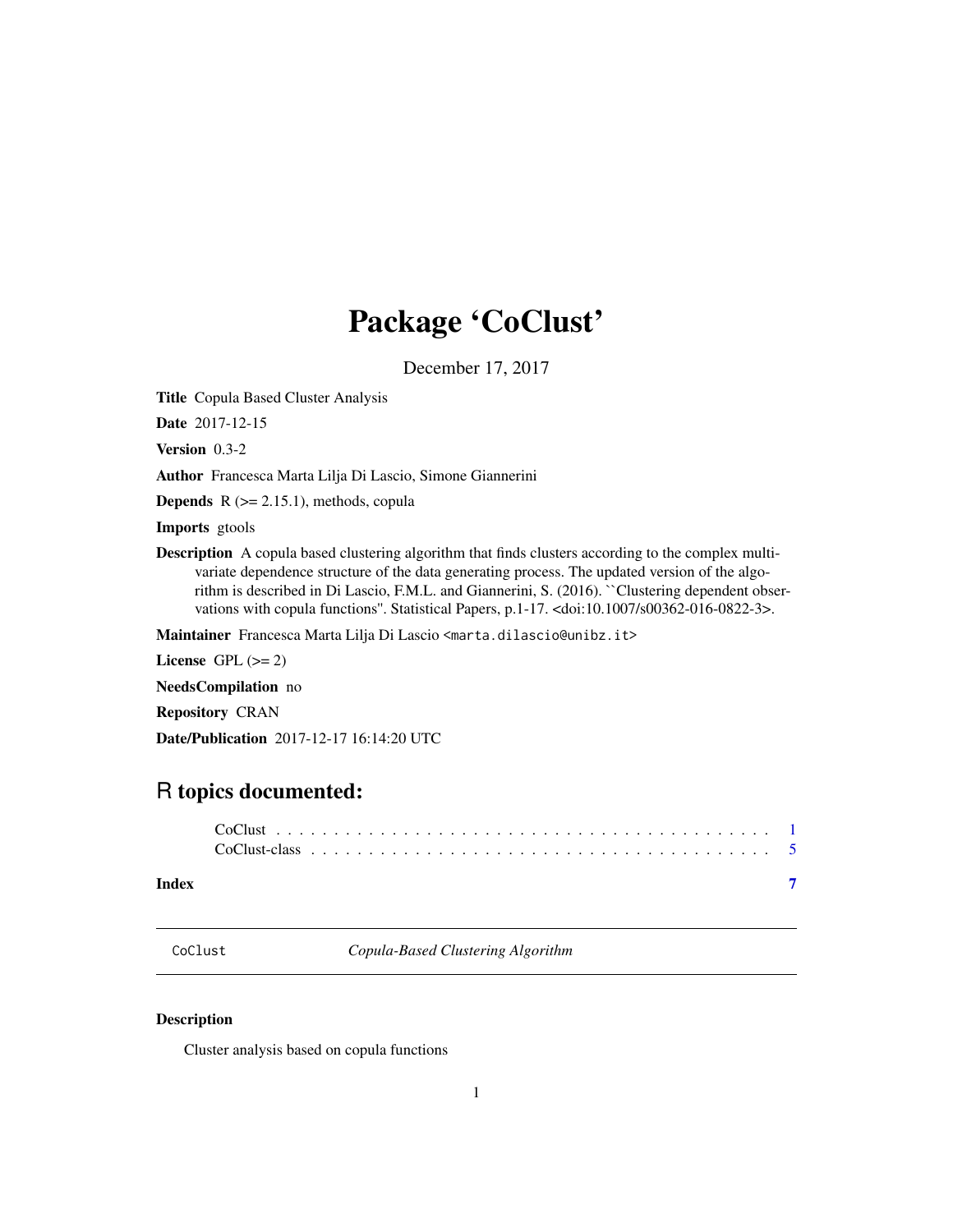#### <span id="page-1-0"></span>Usage

```
CoClust(m, dimset = 2:5, noc = 4, copula = "frank", fun = median,
 method.ma = c("empirical", "pseudo"), method.c = c("ml", "mpl", "irho", "itau"),
   dfree = NULL, writeout = 5, penalty = c("BICK", "AICK", "LL"), ...)
```
#### Arguments

| m          | a data matrix.                                                                                                    |
|------------|-------------------------------------------------------------------------------------------------------------------|
| dimset     | the set of dimensions for which the function tries the clustering.                                                |
| noc        | sample size of the set for selecting the number of clusters.                                                      |
| copula     | a copula model. This should be one of "normal", "t", "frank", "clayton" and<br>"gumbel". See the Details section. |
| fun        | combination function of the pairwise Spearman's rho used to select the k-plets.<br>The default is median          |
| method.ma  | estimation method for margins. See the Details section.                                                           |
| method.c   | estimation method for copula. See fitCopula.                                                                      |
| dfree      | degrees of freedom for the <i>t</i> copula.                                                                       |
| writeout   | writes a message on the number of allocated observations every write out obser-<br>vations.                       |
| penalty    | Specifies the likelihood criterion used for selecting the number of clusters.                                     |
| $\ddots$ . | further parameters for fitCopula.                                                                                 |

#### Details

**Usage for Frank copula:** CoClust(m, nmaxmarg = 2:5, noc = 4, copula = "frank", fun = median, method.ma=c("gaussian","empirical"), method.c = "mpl", penalty ="BICk", ...)

CoClust is a clustering algorithm that, being based on copula functions, allows to group observations according to the multivariate dependence structure of the generating process without any assumptions on the margins.

For each *k* in dimset the algorithm builds a sample of noc observations (rows of the data matrix m) by using the matrix of Spearman's rho correlation coefficients which are combined by means of the function fun (median by default). The number of clusters  $K$  is selected by means of a criterion based on the likelihood of the copula fit. The switch penalty allows to select 3 different criteria; The choice LL corresponds to using the likelihood without penalty terms. Then, the remaining observations are allocated to the clusters as follows: 1. selects a *K*-plet of observations on the basis of fun applied to the pairwise Spearman's rho; 2. allocates or discards the *K*-plet on the basis of the likelihood of the copula fit.

The estimation approach for the copula fit is semiparametric: a range of nonparametric margins and parametric copula models can be selected by the user. The CoClust algorithm does not require to set a priori the number of clusters nor it needs a starting classification.

Notice that the dependence structure for the Gaussian and the *t* copula is set to exchangeable. Non structured dependence structures will be allowed in a future version.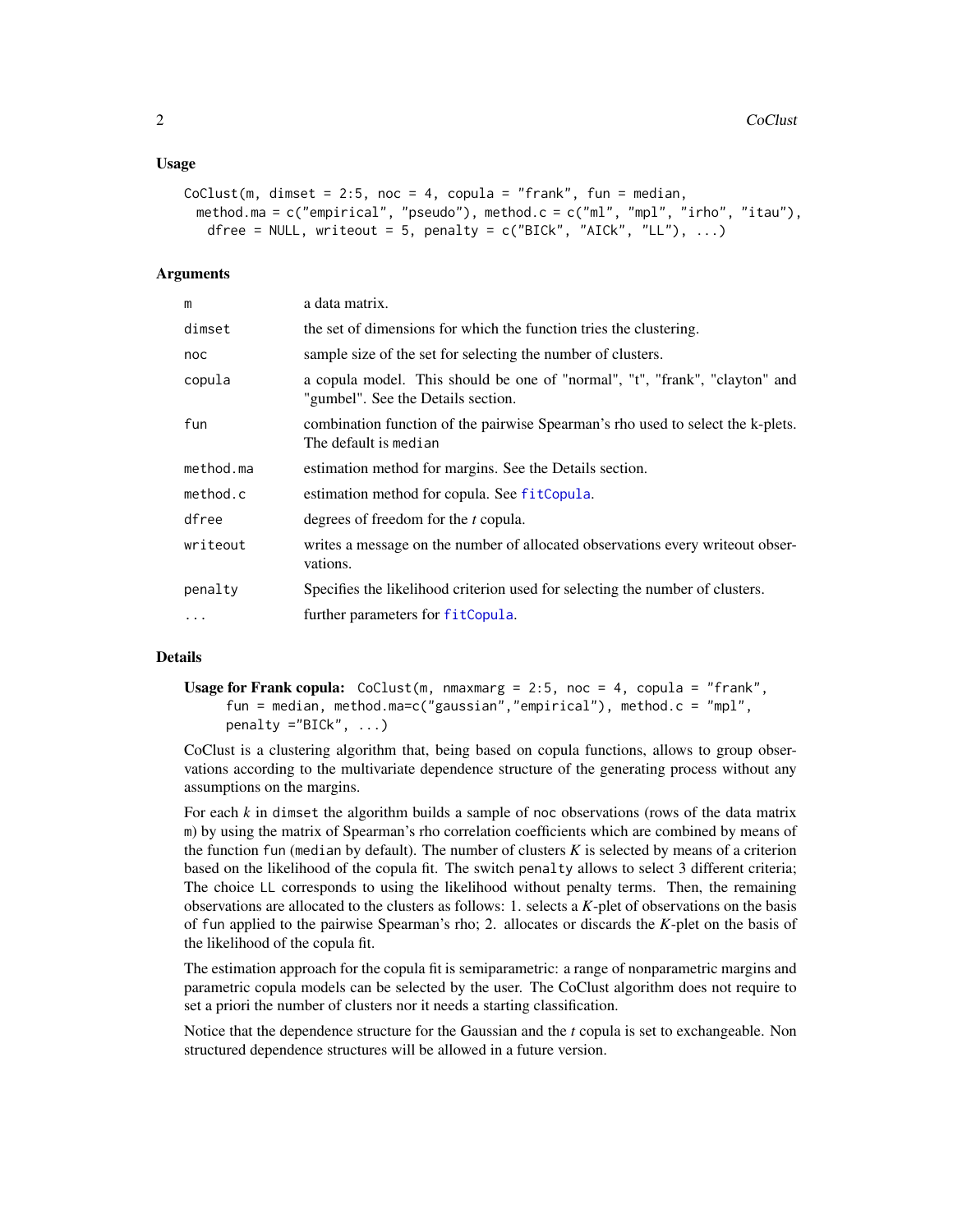#### CoClust 3

#### Value

An object of S4 class "CoClust", which is a list with the following elements:

Number.of.Clusters the number  $K$  of identified clusters. Index.Matrix a *n.obs* by *(K+1)* matrix where *n.obs* is the number of observations put in each cluster. The matrix contains the row indexes of the observations of the data matrix m. The last column contains the log-likelihood of the copula fit. Data.Clusters the matrix of the final clustering. Dependence a list containing: Model the copula model used for the clustering. Param the estimated dependence parameter between clusters. Std. Err the standard error of Param. P.val the p-value associated to the null hypothesis H\_0: theta=0. LogLik the maximized log-likelihood copula fit. Est. Method the estimation method used for the copula fit. Opt. Method the optimization method used for the copula fit. LLC the value of the LogLikelihood Criterion for each *k* in dimset.

Index.dimset a list that, for each  $k$  in dimset, contains the index matrix of the initial set of nk observations used for selecting the number of clusters, together with the associated loglikelihood.

#### **Note**

The final clustering is composed of *K* groups in which observations of the same group are independent whereas the observations that belong to different groups and that form a *K*-plet are dependent.

#### Author(s)

Francesca Marta Lilja Di Lascio <marta.dilascio@unibz.it>,

Simone Giannerini <simone.giannerini@unibo.it>

#### References

Di Lascio, F.M.L. (201x). "CoClust: An R Package for Copula-based Cluster Analysis". To be submitted.

Di Lascio, F.M.L., Durante, F. and Pappada', R. (2017). "Copula-based clustering methods", Copulas and Dependence Models with Applications, p.49-67. Eds Ubeda-Flores, M., de Amo, E., Durante, F. and Fernandez Sanchez, J., Springer International Publishing. ISBN: 978-3-319-64220-8.

Di Lascio, F.M.L. and Disegna, M. (2017). "A copula-based clustering algorithm to analyse EU country diets". *Knowledge-Based Systems*, 132, p.72-84. DOI: 10.1016/j.knosys.2017.06.004.

Di Lascio, F.M.L. and Giannerini, S. (2016). "Clustering dependent observations with copula functions". *Statistical Papers*, p.1-17. DOI 10.1007/s00362-016-0822-3.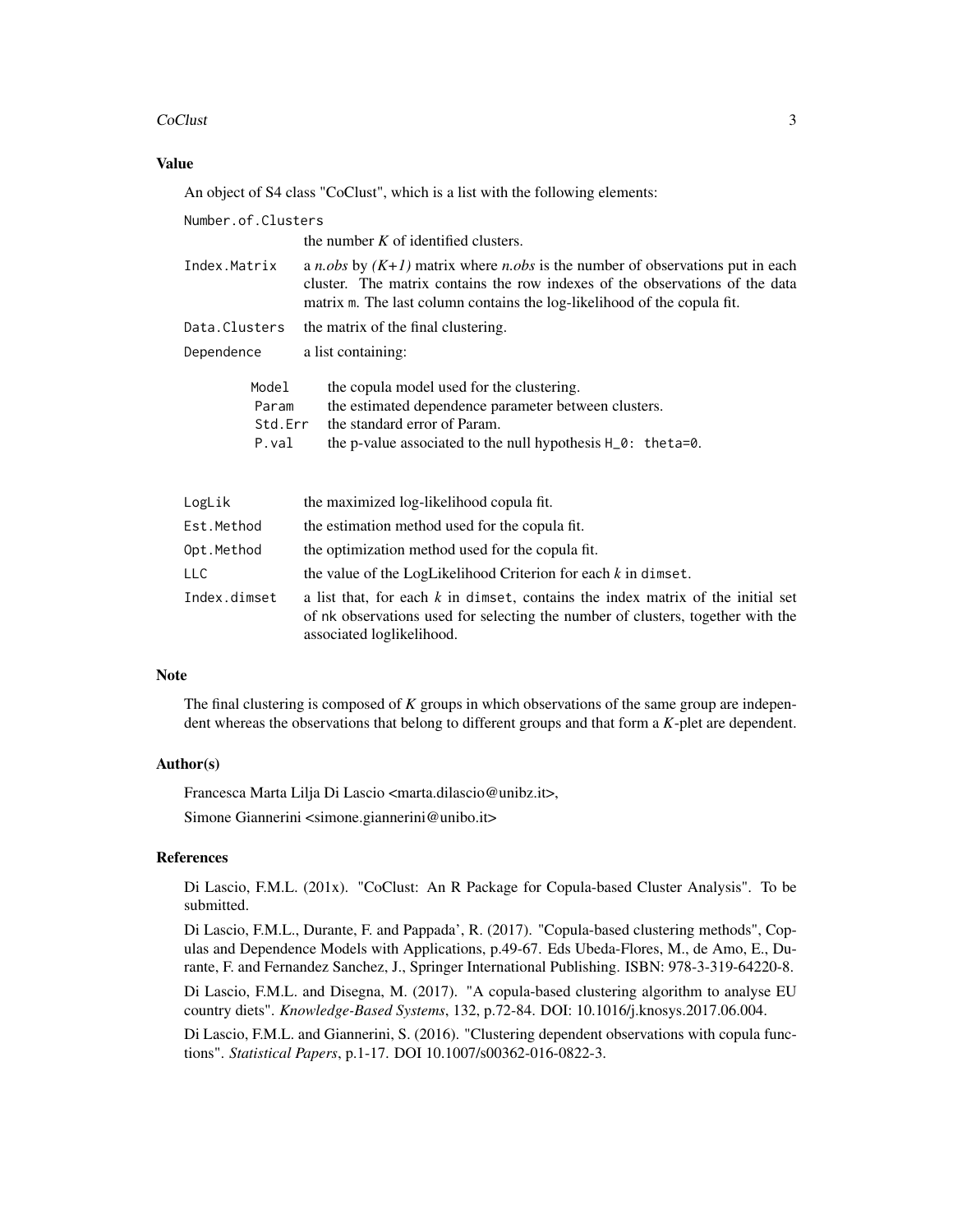Di Lascio, F.M.L. and Giannerini, S. (2012). "A Copula-Based Algorithm for Discovering Patterns of Dependent Observations", *Journal of Classification*, 29(1), p.50-75.

Di Lascio, F.M.L. (2008). "Analyzing the dependence structure of microarray data: a copula-based approach". *PhD thesis*, Dipartimento di Scienze Statistiche, Universita' di Bologna, Italy.

#### Examples

```
## ******************************************************************
## 1. builds a 3-variate copula with different margins
## (Gaussian, Gamma, Beta)
##
## 2. generates a data matrix xm with 15 rows and 21 columns and
## builds the matrix of the true cluster indexes
##
## 3. applies the CoClust to the rows of xm and recovers the
## multivariate dependence structure of the data
## ******************************************************************
## Step 1. **********************************************************
n <- 105 # total number of observations
n.col <- 21 # number of columns of the data matrix m
n.marg <- 3 # dimension of the copula
n.row <- n*n.marg/n.col # number of rows of the data matrix m
theta <-10copula <- frankCopula(theta, dim = n.marg)
mymvdc <- mvdc(copula, c("norm", "gamma", "beta"),list(list(mean=7, sd=2),
               list(shape=3, rate=4), list(shape1=2, shape2=1)))
## Step 2. **********************************************************
set.seed(11)
x.samp <- rMvdc(n, mymvdc)
xm \leq -\text{matrix}(x,\text{sample}, nrow = nrow, ncol = n,col, byrow=True)index.true \leq matrix(1:15,5,3)colnames(index.true) <- c("Cluster 1","Cluster 2", "Cluster 3")
## Step 3. **********************************************************
clust <- CoClust(xm, dimset = 2:4, noc=2, copula="frank",
                method.ma="empirical", method.c="ml",writeout=1)
clust
clust@"Number.of.Clusters"
clust@"Dependence"$Param
clust@"Data.Clusters"
index.clust <- clust@"Index.Matrix"
## compare with index.true
index.clust
index.true
##
```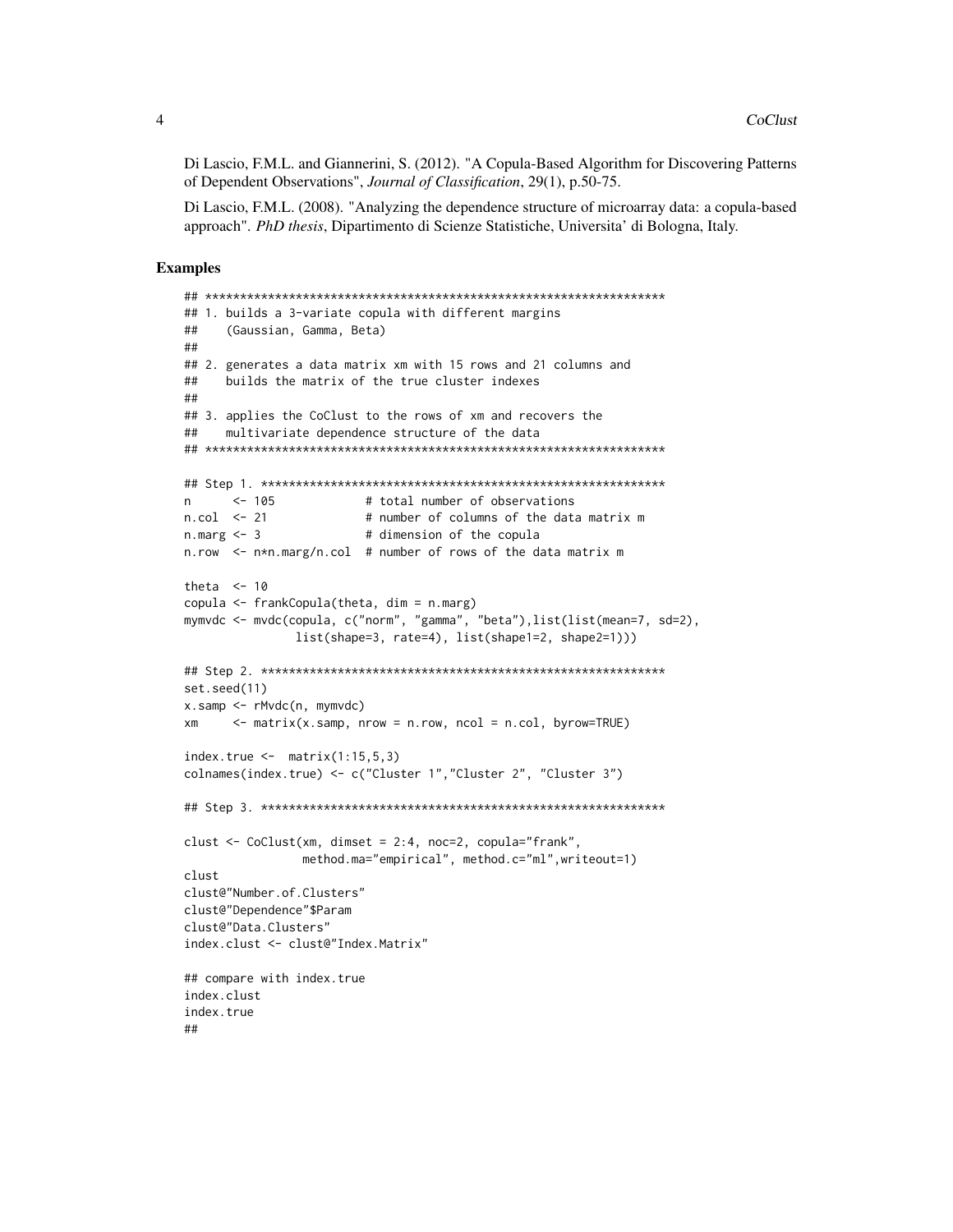<span id="page-4-0"></span>CoClust-class *Class "CoClust"*

#### **Description**

A class for CoClust and its extensions

#### Objects from the Class

Objects can be created by calls of the form new("CoClust", ...).

#### Slots

Number.of.Clusters: Object of class "integer". The number *K* of identified clusters.

Index.Matrix: Object of class "matrix". A *n.obs* by *(K+1)* matrix where *n.obs* is the number of observations put in each cluster. The matrix contains the row indexes of the observations of the data matrix m. The last column contains the log-likelihood of the copula fit.

Data.Clusters: Object of class "matrix". The matrix of the final clustering.

Dependence: Object of class "list". The list contains:

| Model   | the copula model used for the clustering.                       |
|---------|-----------------------------------------------------------------|
| Param   | the estimated dependence parameter between clusters.            |
| Std.Err | the standard error of Param.                                    |
| P.val   | the p-value associated to the null hypothesis $H_0$ : the ta=0. |

LogLik: Object of class "numeric". The maximized log-likelihood copula fit.

Est.Method Object of class "character". The estimation method used for the copula fit.

Opt.Method Object of class "character". The optimization method used for the copula fit.

- LLC Object of class "numeric". The value of the LogLikelihood Criterion for each *k* in dimset.
- Index.dimset Object of class "list". A list that, for each *k* in dimset, contains the index matrix of the initial set of nk observations used for selecting the number of clusters, together with the associated loglikelihood.

#### Methods

No methods defined with class "CoClust" in the signature.

#### Author(s)

Francesca Marta Lilja Di Lascio <marta.dilascio@unibz.it>,

Simone Giannerini <simone.giannerini@unibo.it>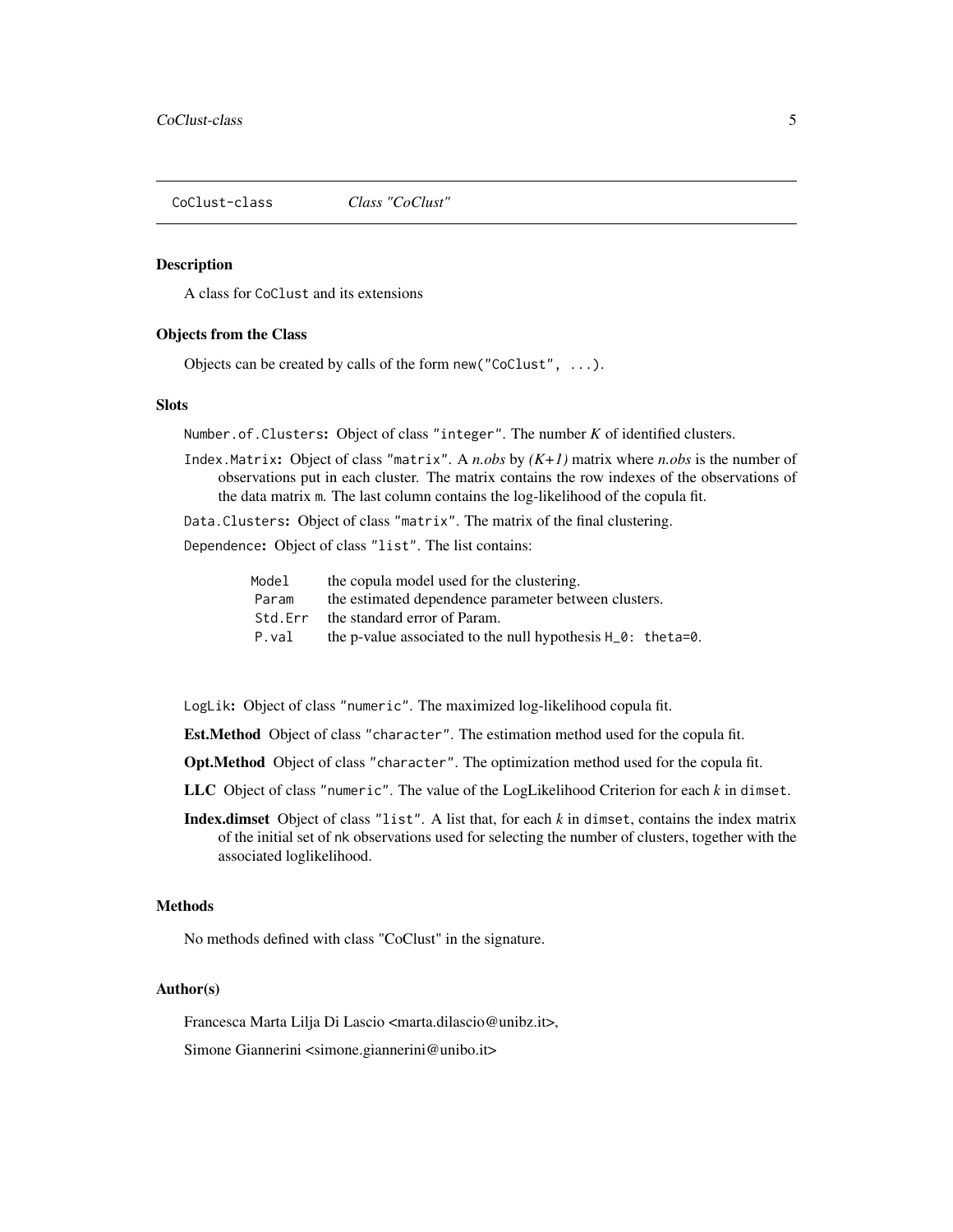#### <span id="page-5-0"></span>References

Di Lascio, F.M.L. (201x). "CoClust: An R Package for Copula-based Cluster Analysis". To be submitted.

Di Lascio, F.M.L., Durante, F. and Pappada', R. (2017). "Copula-based clustering methods", Copulas and Dependence Models with Applications, p.49-67. Eds Ubeda-Flores, M., de Amo, E., Durante, F. and Fernandez Sanchez, J., Springer International Publishing. ISBN: 978-3-319-64220-8.

Di Lascio, F.M.L. and Disegna, M. (2017). "A copula-based clustering algorithm to analyse EU country diets". *Knowledge-Based Systems*, 132, p.72-84. DOI: 10.1016/j.knosys.2017.06.004.

Di Lascio, F.M.L. and Giannerini, S. (2016). "Clustering dependent observations with copula functions". *Statistical Papers*, p.1-17. DOI 10.1007/s00362-016-0822-3.

Di Lascio, F.M.L. and Giannerini, S. (2012). "A Copula-Based Algorithm for Discovering Patterns of Dependent Observations", *Journal of Classification*, 29(1), p.50-75.

Di Lascio, F.M.L. (2008). "Analyzing the dependence structure of microarray data: a copula-based approach". *PhD thesis*, Dipartimento di Scienze Statistiche, Universita' di Bologna, Italy.

#### See Also

See Also [CoClust](#page-0-2) and [copula](#page-0-1).

#### Examples

showClass("CoClust")